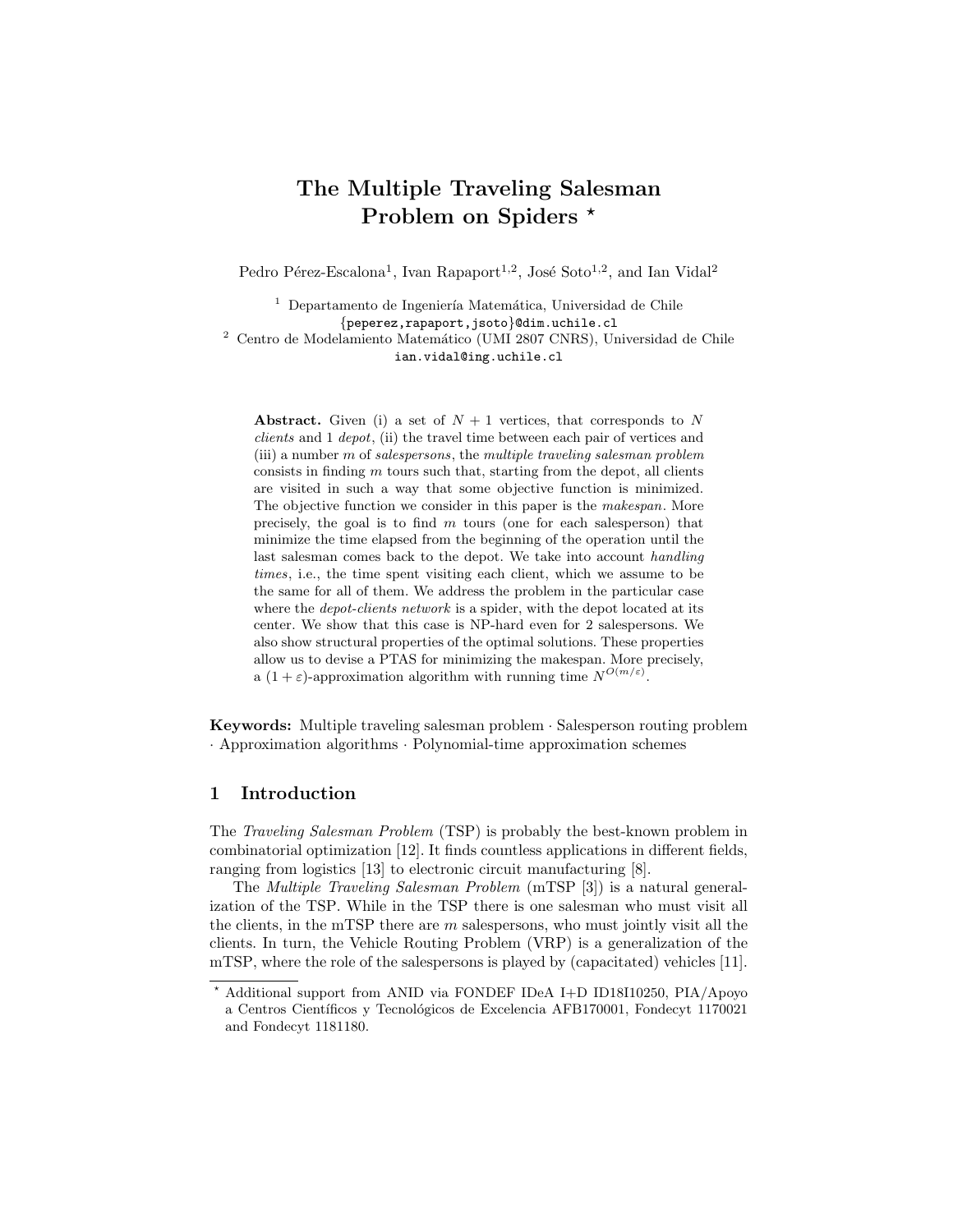In the mTSP there are  $N$  clients, 1 depot, and  $m$  salespersons that must visit all the clients starting from the depot. The standard objective function is to minimize the sum of the length of all  $m$  tours. In this work we focus on the  $min\text{-}max$  version of the mTSP. More precisely, the goal is to find m tours (one for each salesperson) that minimize the makespan: the time elapsed from the beginning of the operation until the last salesperson comes back to the depot. In the literature this problem is equivalent to the Single-Depot Min-Max Cycle Cover Problem (SDMMCCP). The aim of SDMMCCP is to cover all the vertices of a weighted graph with at most  $m$  cycles, all of them passing through one particular vertex  $D$ , the depot, such that the weight of the heaviest cycle is minimized. Frederickson et al. devised a  $\rho + 1$ -approximation algorithms in [5], where  $\rho$  is any approximation ratio for TSP (from Christofides [4] we know that  $\rho \leq 3/2$ ).

The mTSP is NP-complete, as it is a generalization of the TSP. One way to tackle NP-complete problems is to study subproblems and variants. In graph problems a typical approach consists in restricting the topology of the network. For instance, in [14], the authors study the mTSP in trees. They devise, for fixed values of m, a pseudo-polynomial,  $(1 + \varepsilon)$ -approximation algorithm running in time  $O(N^{2m-1}/\varepsilon^{2k-2})$ . Later, Becker and Paul develop, also for trees, a  $(1+\varepsilon)$ approximation algorithm running in time  $N^{O(\varepsilon^{-8})}$  [2].

In [16], Yu and Liu study the variant of mTSP with *release times*, which are times fixed by each client before which she/he cannot be visited. They study graphs as simple as paths, and they show that the problem of minimizing the makespan is polynomially solvable.

One can also take into account handling times, i.e., the time of visit to the clients. In fact, when each client has, together with his/her own release time, his/her own handling time, the problem is called *Multi-Vehicle Scheduling* Problem (VSP), and it is NP-complete even in a path [9, 10]. The authors also give, for every fixed m, a  $(1 + \varepsilon)$ -approximation algorithm that runs in time  $O((1+2/\varepsilon)m^2N^2(N+2^{1+2/\varepsilon})(mN^3(1+2/\varepsilon)/\varepsilon)^{m(1+2/\varepsilon)}$ . On the other hand, Gaur et al. [7] give a polynomial-time  $\frac{5}{3}$ -approximation algorithm.

Bao and Liu study the VSP in cycles and trees [1]. They show, for cycles, a 12/7-approximation algorithm for minimizing the makespan. In the case of trees, they give a 9/5-approximation algorithm. In [15], Xu and Xu show a  $\max\{3-2/m, 2\}$ -aproximation for VSP in arbitrary graphs.

The topology we consider in the present paper is a spider. A spider is a tree with one distinguished vertex called the center and where every non-center vertex has degree at most 2. We study the mTSP when the depot is located at the center of a spider, and we consider uniform handling times (i.e, all clients have the same handling time). We denote this problem by mTSPHT for spiders.

In this paper we prove that mTSPHT in a spider is strongly NP-hard, even in a star (the complete bipartite graph  $K_{1,N}$ ). So we cannot hope to obtain a fully polynomial time approximation scheme (FPTAS) unless P=NP. Our main contribution, together with establishing structural properties of the optimal solu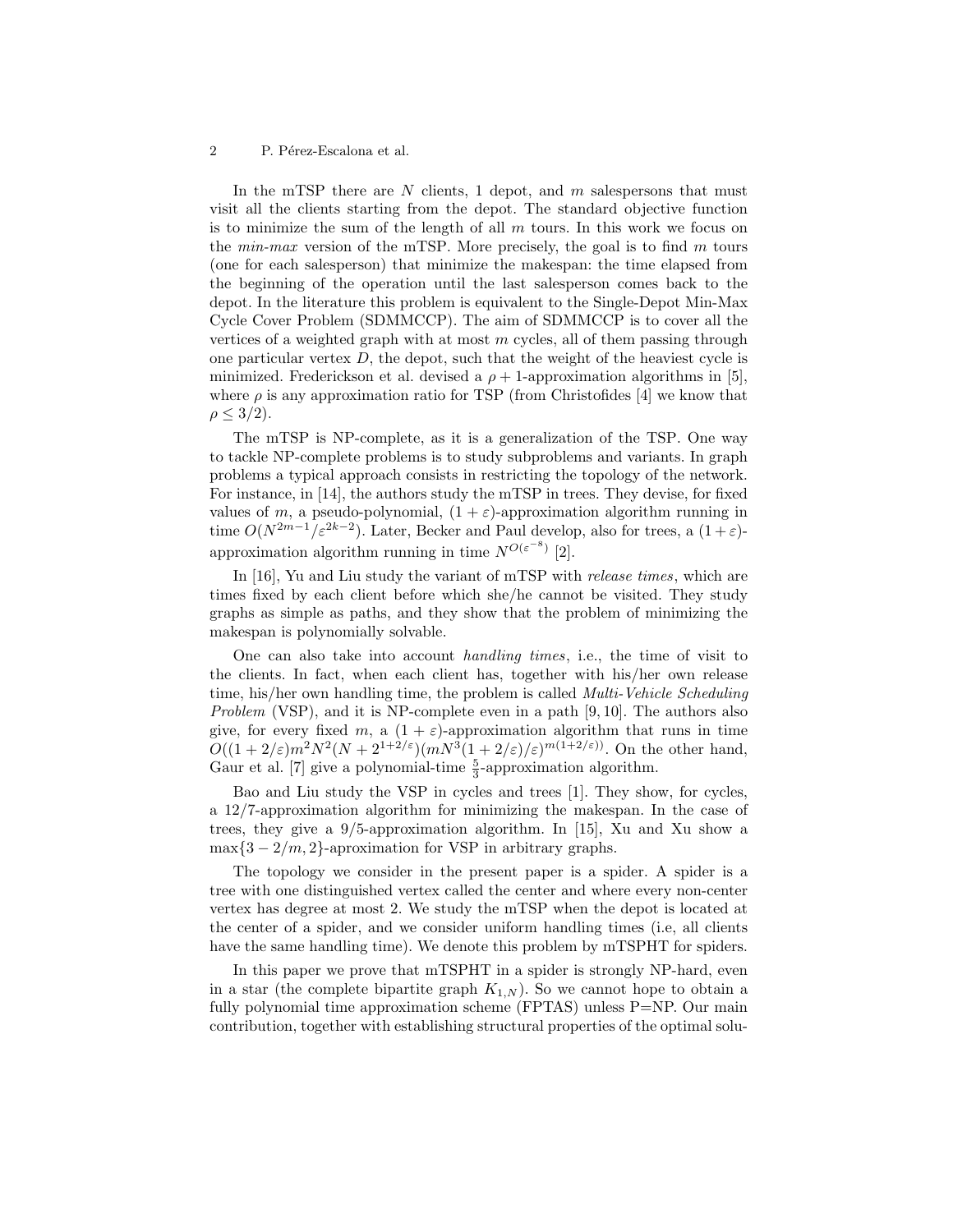tions, is to give a polynomial time approximation scheme (PTAS), more precisely, a  $(1+\varepsilon)$ -approximation algorithm running in time  $N^{O(m/\varepsilon)}$ .

Our approach is based on an interesting structural result, namely, the existence of particular type of solutions, that we call well-structured. Such solutions have the following very nice property: there is always one salesperson who visits just blocks of consecutive clients located at the end of some branches; once we remove such salesperson together with the clients he/she visited, the remaining (smaller) solution is also well-structured. From this result we can compute the solution of mTSPHT in the spider through dynamic programming.

As we have already mentioned, Becker and Paul develop, for trees, a  $(1+\varepsilon)$ approximation running in time  $N^{O(\varepsilon^{-8})}$  [2]. In the present work, the PTAS we develop is devised for spiders (particular types of trees) and runs in time  $N^{O(m/\varepsilon)}$ . The result of Becker and Paul is more general than ours (although they do not consider handling times). Nevertheless, we would like to discuss a little bit the difference when we restrict the two approaches to spiders.

Our algorithm, in the case of only one branch, takes time  $O(N^2)$  and finds the optimal solution, while the one of [2] takes time  $N^{O(\varepsilon^{-4})}$  and gives a  $(1+\varepsilon)$ approximation. In the case of spiders with more branches, our algorithm gives a  $(1+\varepsilon)$ -approximation that takes time  $N^{O(m/\varepsilon)}$ , while the one of [2] takes time  $N^{O(\varepsilon^{-8})}$ . Note that, for fixed values of m, a situation which is already NP-hard for  $m = 2$ , our algorithm takes time  $N^{O(\varepsilon^{-1})}$ .

## 2 Definitions and Basic Results

Let  $G = (V \cup \{D\}, E)$  be a simple, connected, undirected graph where V is a set of  $N$  clients and  $D$  is a depot. The number of salespersons is  $m$ . The function  $t: E \to \mathbb{R}_+$  represents the travel time between neighboring nodes. We consider the handling time, the time spent by any salesperson visiting each client, to be a constant  $t_0 \in \mathbb{R}_+$ . We assume that the route taken by any salesperson between two nodes  $u$  and  $v$  is always the shortest one (in terms of time). Therefore, we will replace the function  $t: E \to \mathbb{R}_+$  with its metric completion  $t: \binom{V}{2} \to \mathbb{R}_+$  so that the travel time between any two nodes is well-defined. We reserve the term distance between two nodes to refer to the minimum number of edges in a path from one node to the other.

For any  $r \in \mathbb{N}_+$ , we define a *route* S as a sequence of  $r + 1$  nodes in  $V \cup \{D\}$ ,  $(s_j)_{j=0}^r$ , where  $s_0 = D$ . Nodes  $s_1$  and  $s_r$  are, respectively, the first and last clients visited in S. We note by  $C(S)$  the set of r clients visited in the route S (observe that  $C(S)$  may be a strict subset of V). In other words,  $C(S) = \{s_1, \ldots, s_r\}.$ When there is no confusion we write  $S$  instead of  $C(S)$ . The travel time of a route  $S = (s_j)_{j=0}^r$  corresponds to the value  $T(S) = \sum_{j=1}^r [t(s_{j-1}, s_j) + t_0] + t(s_r, D)$ .

A set of m routes  $\widehat{S} = \{S^1, \ldots, S^m\}$  is feasible if  $C(S^1) \cup \ldots \cup C(S^m) = V$ . We define the makespan $(\widehat{S}) = \max_{1 \le k \le m} T(S^k)$ . In the Multiple Traveling Salesman Problem with Handling Times (mTSPHT) the goal is to find a feasible set of  $m$ routes that minimizes the makespan. In this work we study problem mTSPHT when the graph  $G$  is a spider with the depot  $D$  located at its center.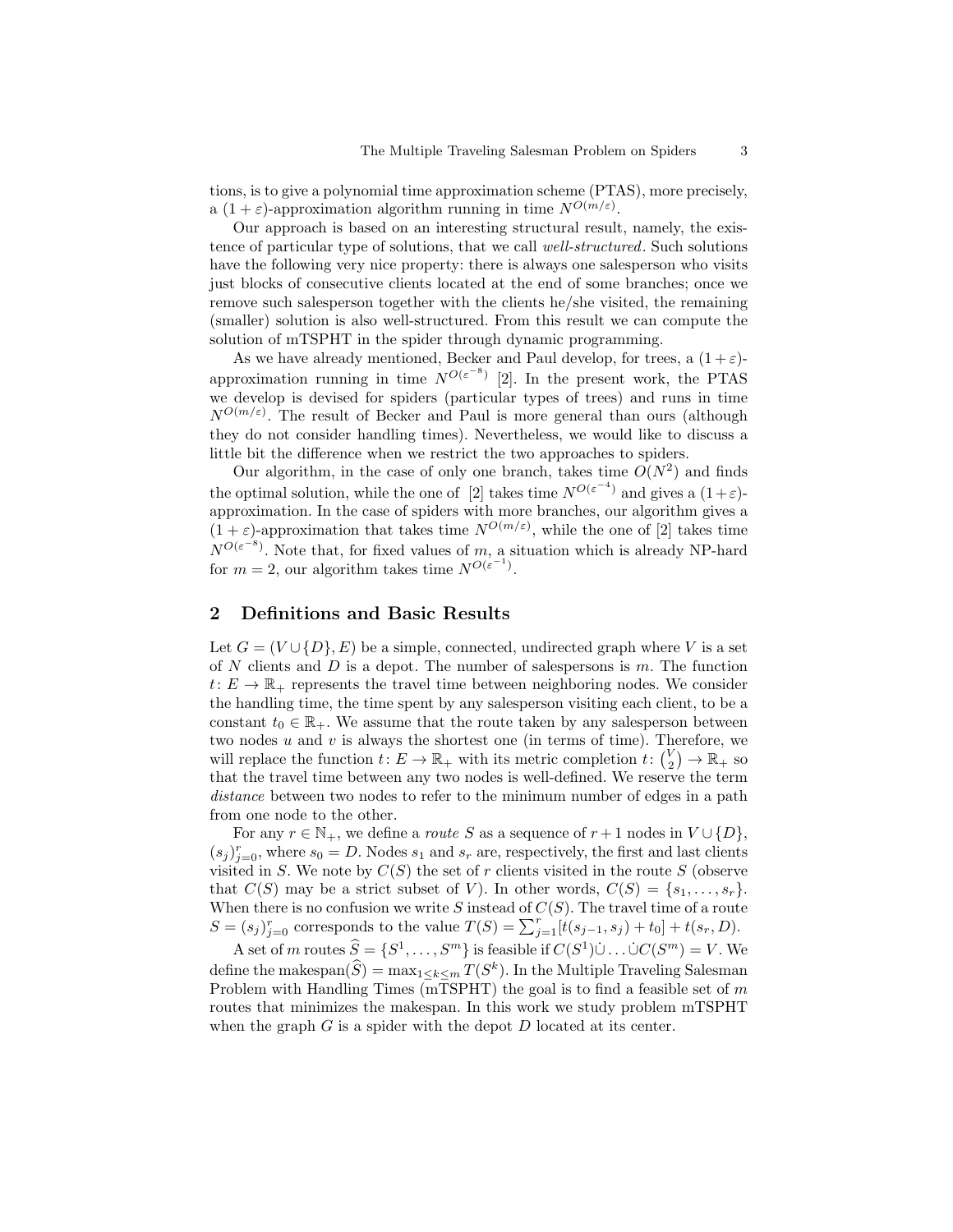A branch  $B$  is a maximal path in  $G$  starting in the depot  $D$ . (Obviously,  $B$ can be seen as a particular route). We denote by  $M \geq 1$  the number of branches, and we assume that they are enumerated as  $B_1, \ldots, B_M$ . We can encode every vertex  $v \in V \setminus \{D\}$  with two positive integers: (1) the branch b where v belongs, with  $1 \leq b \leq M$ , and (2) the *label*  $j =$  label(v) defined as the distance from D to v. We write  $v = v_j^b$  to refer to the unique vertex with label j and branch b.

Let  $S^k$  be a route and let  $B_b$  be a branch of the spider G. Let  $v_{k,b}$  be the farthest node of the branch  $B_b$  visited in  $S^k$ . If  $S^k$  does not include any node of branch  $B_b$ , then  $v_{k,b} = D$ . It is clear that the optimal solution for visiting the clients of  $C(S^k)$  is to go branch by branch (the order of the branches does not matter for the makespan), visiting all the clients until the farthest one, come back to the depot, and then start with another branch. Therefore, we are going to assume that this is indeed the route  $S<sup>k</sup>$  taken by the k-th salesperson. In other words,  $T(S^k) = 2 \sum_{b=1}^{M} t(D, v_{k,b}) + |S^k| t_0$ .

Proposition 1 mTSPHT for stars (and thus, also for spiders) is **strongly NP**hard. In fact, with  $m = 2$  it is still **NP-hard**.

Proof. We show a reduction from the Multiprocessor Scheduling Problem (MSP) to mTSPHT. MSP is a strongly NP-hard problem when  $m$  is part of the input, and remains NP-hard even for 2 available machines [6]. MSP is defined as follows. There are N jobs  $J_1, \ldots, J_N$ , each job  $J_i$  requires a processing time  $t_i$ . We have to schedule these  $N$  jobs in  $m$  machines in such a way that the makespan (the largest completion time) is minimized. The reduction is as follows.

- We construct a star G with a depot D at its center and N leaves connected to  $D$ , each leaf corresponding to a job  $J_i$ .
- We define  $t_0$ , the handling time, as the shortest processing time. Therefore,  $t_0 = t_z$  for some particular  $1 \leq z \leq N$ .
- We define the travel time associated to each edge  $e = \{D, J_i\}$  as  $t(e) = \frac{t_i t_z}{2}$ .
- There are  $m$  salespersons (corresponding to the  $m$  machines).

Observe that the output of any instance of MSP and the output of the corresponding instance of mTSPHT, created through the aforementioned reduction, are the same. It follows that the total processing time of machine  $k$  is exactly  $T(S^k)$ . Therefore, minimizing the makespan in MSP is equivalent to minimizing the makespan in mTSPHT.  $\square$ 

Recall that we are always assuming that any route  $S^k$  goes branch by branch, visiting all the clients until the farthest one in  $C(S^k)$ , comes back to the depot, and then start with another branch. We now explain how to transform any of these solutions into a more structured one, without increasing the makespan.

Let us define  $S^{k,b}$  as the clients of the k-th route that are in branch b. Consider first the situation where a branch  $B_b$  is visited by only two salespersons, through routes  $S^i$  and  $S^j$ . Let  $n_b$  be the size of the branch. Assume, without loss of generality, that the farthest node of the branch is visited by the  $i$ -th salesperson. More precisely:  $v_{i,b} = v_{n_b}^b \in S^{i,b}$ . Now, the *i*-th salesperson and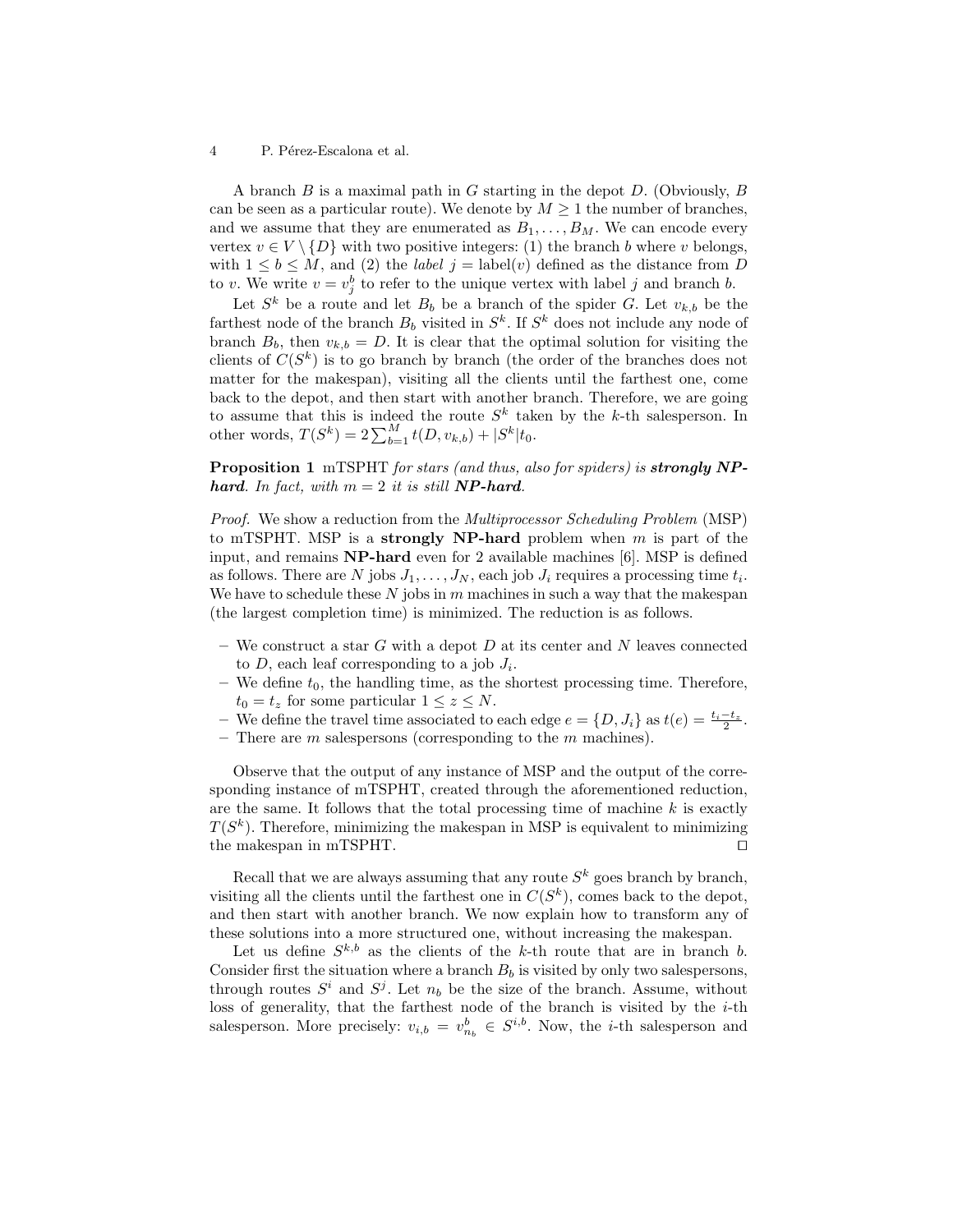the  $j$ -th salesperson exchange clients (See Figure 1) in such a way that the number of clients served by each does not change and, all the clients served by the  $j$ -th salesperson are closer to the depot than the clients served by the  $i$ -th salesperson. Since the time spent by each salesperson in the branch depends only on the number of clients visited and the distance of the farthest one, the previous modification does not increase the makespan. If there are more than two routes in a branch we do exactly the same, shifting clients between pair of routes (see Figure 2) until the set of clients served by each salesperson on each branch is a consecutive block. We say that such type of solutions is structured in intervals. Therefore:

**Proposition 2** mTSPHT in the spider admits an optimal solution that is structured in intervals.



Fig. 1. Transforming an arbitrary solution of a branch into a solution structured in intervals. In this case there are two routes, one represented by grey nodes and the other by black nodes; the depot is white.

# 3 Canonical Solutions

We already know that there exists an optimal solution that is structured in intervals. In this section we will prove the existence of optimal solutions with even more structure. For this end we need some definitions.

**Definition 3** The  $\preccurlyeq$  relation. Let  $B_b$  be a branch of a spider  $G = (V, E)$ . Let  $S^i$  and  $S^j$  be two routes. We say that  $S^{i,b} \preccurlyeq S^{j,b}$  if the clients of  $S^{i,b}$  are all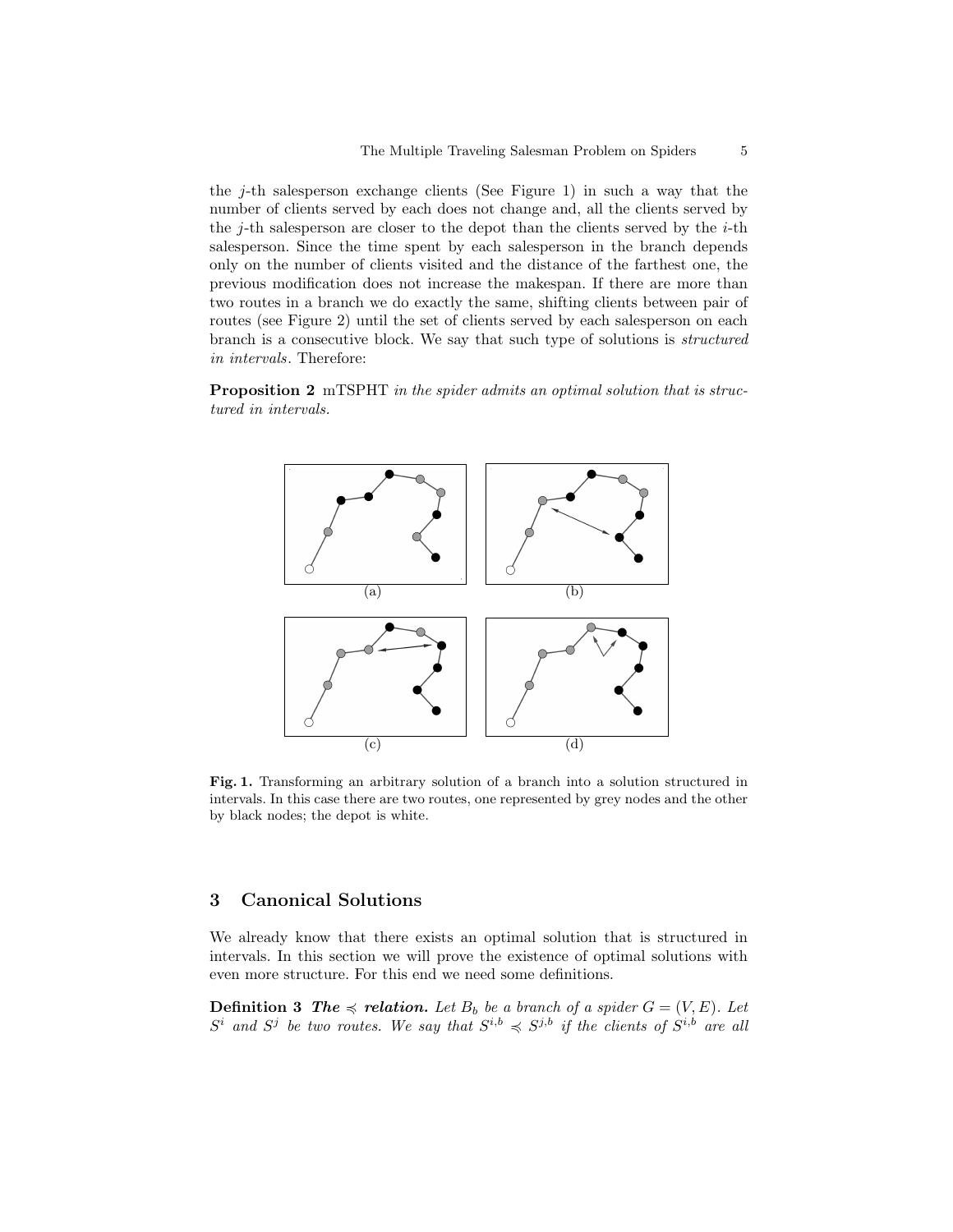

Fig. 2. In this example there are three salespersons visiting the clients of the branch. By shifting the assignment of two clients we get closer to a solution structured in intervals, without increasing the makespan.

closer to the depot than those of  $S^{j,b}$ . Formally,  $\forall u \in C(S^{i,b}), \forall v \in C(S^{j,b})$ :  $a \text{label}(u) < \text{label}(v)$ . We also write  $S^i \preccurlyeq S^j$  if  $S^{i,b} \preccurlyeq S^{j,b}$  holds for every branch  $B_b$  with  $1 \leq b \leq M$ .

**Definition 4 Concurrent routes.** Let  $G = (V, E)$  be a spider. Let  $S^i$  and  $S^j$ be two routes. We say that  $S^i$  and  $S^j$  are concurrent if there exists at least one branch that they both visit (see Figure 3).



Fig. 3. There are three routes: black, dark gray and light gray. The depot is white. The black route is concurrent with the two others. But the light gray route and the dark gray route are not.

**Definition 5 Antisymmetric solutions.** Let  $G = (V, E)$  be a spider. We say that a solution (a collection of m routes) is antisymmetric if, for every two concurrent routes  $S^i$  and  $S^j$ , either  $S^i \preccurlyeq S^j$  or  $S^j \preccurlyeq S^i$ .

Proposition 6 The mTSPHT problem for spiders admits an optimal solution that is antisymmetric.

Proof. Let us suppose that there is no optimal antisymmetric solution. Let us define an obstruction as a 4-tuple  $(B_x, B_y, S^i, S^j)$  such that  $S^i$  and  $S^j$  visit both  $B_x$  and  $B_y$ ,  $S^{i,x} \preccurlyeq S^{j,x}$  and  $S^{j,y} \preccurlyeq S^{i,y}$ . Clearly, a solution is antisymmetric iff there are no obstructions. Consider an optimal solution with a minimum number of obstructions. Let  $(B_x, B_y, S^i, S^j)$  be an obstruction for such solution (in Figure 4(a) these are the black and dark gray routes). In order to get a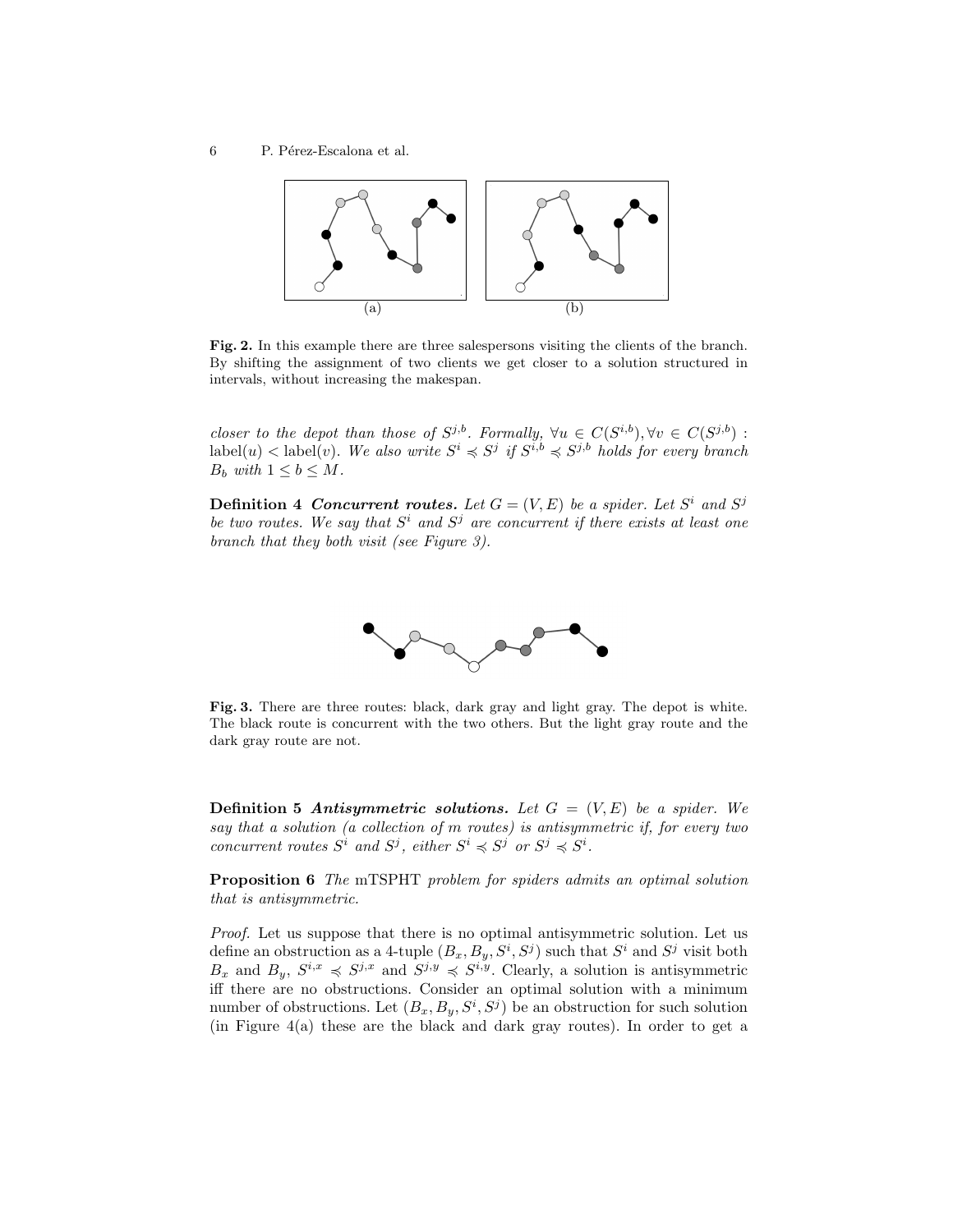contradiction we perform local changes in such a way that: (1) we do not create new obstructions, (2) we do not increase the makespan, (3)  $(B_x, B_y, S^i, S^j)$  is not an obstruction anymore.

The local changes are defined as follows. First, consider the branch  $B_x$ . If  $S^{i,x}$ and  $S^{j,x}$  are consecutive intervals (this happens in the right branch of Figure 4(a)), then assign the last client (the one with largest label) visited by the route  $S^{i,x}$  to the route  $S^{j,x}$  (right branch of Figure 4(b)).

If  $S^{i,x}$  and  $S^{j,x}$  are not consecutive intervals, we shift the assignment of all nodes between  $S^{i,x}$  and  $S^{j,x}$  one step towards the depot. With this movement,  $S<sup>i</sup>$  looses the farthest client visited (by the *i*-th salesperson) in  $B<sub>x</sub>$ . On the other hand, one client is left unassigned: the client with smallest label in  $S^{j,x}$  (because such assignment was shifted towards the depot). We simply assign this client to  $S^j$ . Now, in the branch  $B_x$ , there is one more client visited by  $S^j$  and one less client visited by  $S^i$ .

We do the same in  $B_y$ , changing the roles of  $S^i$  and  $S^j$  (see the development of the left branch in Figure 4). We iterate these local changes until the 4-tuple  $(B_x, B_y, S^i, S^j)$  is not an obstruction anymore. This will end up happening because at every step both  $|S^{i,x}|$  and  $|S^{j,y}|$  decrease by one: at some point, one of them will be zero (see Figure 4(d)).  $\square$ 



Fig. 4. Eliminating an obstruction.

**Definition 7 Transitive solutions.** Let  $G = (V, E)$  be a spider. We say that a solution (a collection of m routes) is transitive if, for every three routes  $S^i, S^j, S^k$ such that  $S^i \preccurlyeq S^j$  and  $S^j \preccurlyeq S^k$ , it follows that, if  $S^i$  and  $S^k$  are concurrent, then  $S^i \preccurlyeq S^k$ .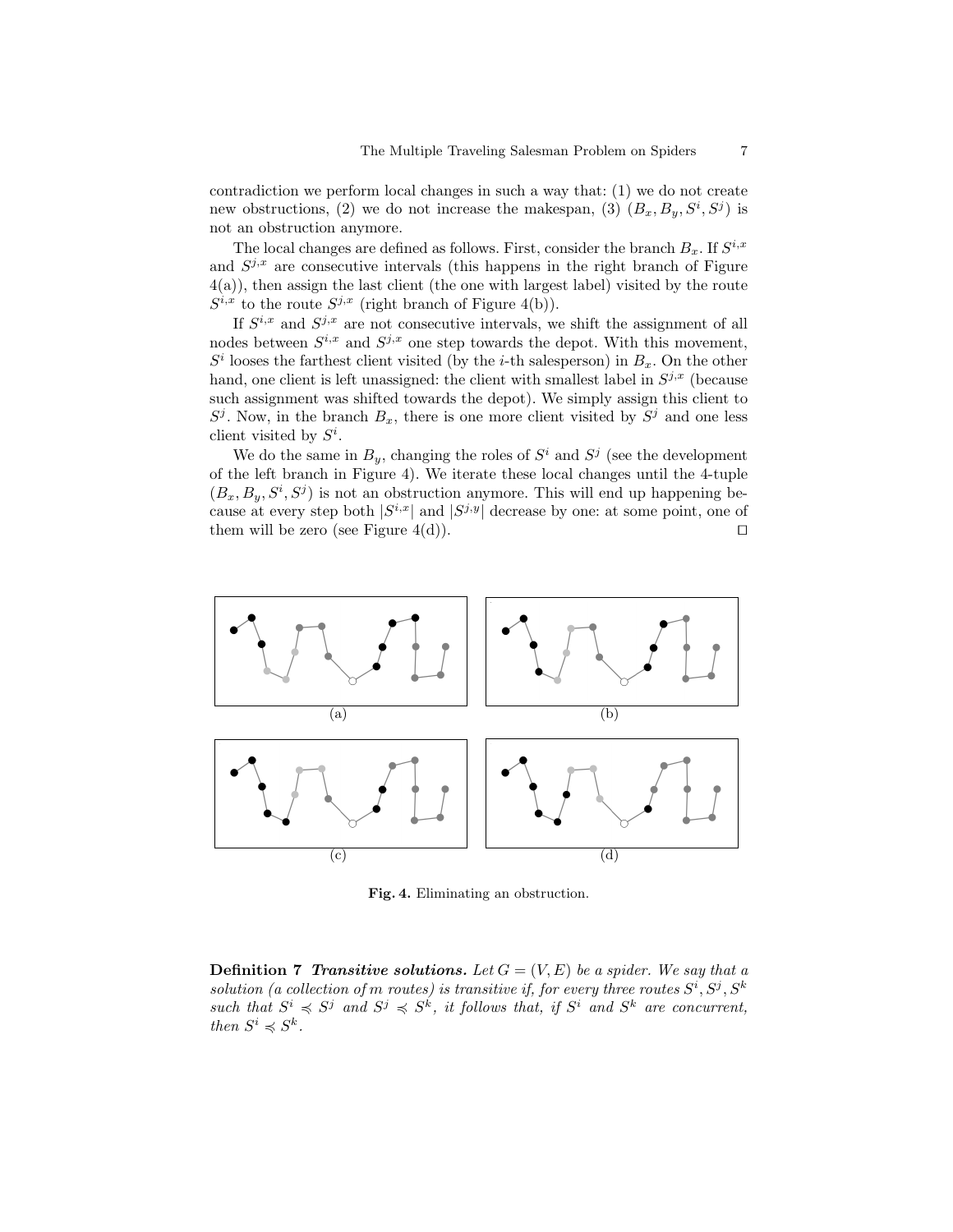**Definition 8 Well-structured solutions.** Let  $G = (V, E)$  be a spider. We say that a solution (a collection of m routes) is well-structured if it is antisymmetric and transitive.

Proposition 9 The mTSPHT problem for spiders admits an optimal solution that is well-structured.

Proof. The existence of an optimal antisymmetric solution has already been proven. Of these solutions, consider the one with the fewest number of 6-tuples  $(B_x, B_y, B_z, S^i, S^j, S^k)$  such that  $S^i \preccurlyeq S^j$ ,  $S^j \preccurlyeq S^k$  and  $S^k \preccurlyeq S^i$ ,  $B_x$  is visited by (at least)  $S^i$  and  $S^j$ ,  $B_y$  is visited by  $S^j$  and  $S^k$  and  $B_z$  is visited by  $S^i$  and  $S<sup>k</sup>$ . We call these 6-tuples obstructions. Consider the following local change: if  $S^i$  and  $S^j$  are not consecutive in  $B_x$ , in the same way as we did in the proof of Proposition 6, we shift each route between  $S^{i,x}$  and  $S^{j,x}$  towards the depot. If there are no routes between  $S^{i,x}$  and  $S^{j,x}$  (they are consecutive) we just unassign the client of largest label in  $S^{j,x}$ . In both cases, only the last client of  $S^{j,x}$  is left unassigned. We do the same in the other two branches (cyclically exchanging roles). Note that  $S^{i,x}$ ,  $S^{j,y}$  and  $S^{k,z}$  all lose a client. We then assign the unassigned client of  $B_x$  to  $S^j$ , the unassigned client of  $B_y$  to  $S^k$ , and the unassigned client of  $B_z$  to  $S^i$ . The number of clients that each salesperson visits is the same and the distance from the depot to the last client of each route (in each branch) does not increase. Then, this new solution is still optimal. The idea is to repeat this local change in the 6-tuple  $(B_x, B_y, B_z, S^i, S^j, S^k)$  as long as possible. The process ends since all  $|S^{i,x}|, |S^{j,y}|$  and  $|S^{k,z}|$  decrease by one and, at the end, an optimal antisymmetric solution is obtained with one less obstruction, a contradiction. Hence, the minimum number of obstructions is zero.  $\Box$ 

A polynomial Dynamic Programming algorithm for a fixed number of branches. A well-structured solution has the following property: there is always one salesperson who visits just blocks of consecutive clients located at the end of some branches; once we remove such salesperson together with the clients he/she visited, the remaining (smaller) solution is also well-structured. Every instance  $\mathcal I$  can be characterized by the travel time t, the handling time  $t_0$ , the number of salespersons m and the (ordered) set of M branches  $\widehat{B}$ . Let  $F_{\mathcal{I}}(k_1, \ldots, k_M, m')$ be the optimum makespan for the subinstance in which  $m'$  salespersons must collectively visit only the first  $k_i$  clients of branch  $B_i$ . The solution of mTSPHT,  $F_{\mathcal{I}}(|B_1|,\ldots,|B_M|,m)$ , can be computed by dynammic programming (DP) as follows:

- For all  $m' \ge 1$   $F_{\mathcal{I}}(0, \ldots, 0, m') = 0$ .
- if the  $k_i$  are not all zero,  $F_{\mathcal{I}}(k_1, ..., k_M, 1) = \sum_{b=1}^M (2t(D, v_{k_b}^b) + t_0k_b).$
- if the  $k_i$  are not all zero and  $m' > 1$ ,  $F_{\mathcal{I}}(k_1, \ldots, k_M, m')$  is the minimum, for all possible values of  $0 \leq i_1 \leq k_1, \ldots, 0 \leq i_M \leq k_M$  of

$$
\max\left\{F_{\mathcal{I}}(k_1-i_1,\ldots,k_M-i_M,m'-1),\ \sum_{b=1}^M(2t(D,v_{k_b}^b)+t_0i_b)\mathbb{1}_{\{i_b>0\}}\right\}.
$$

Since the DP table has size at most  $mN^M$ , and each value is the minimum among at most  $N^M$  values, the time complexity of this DP is at most  $O(mN^{2M})$ .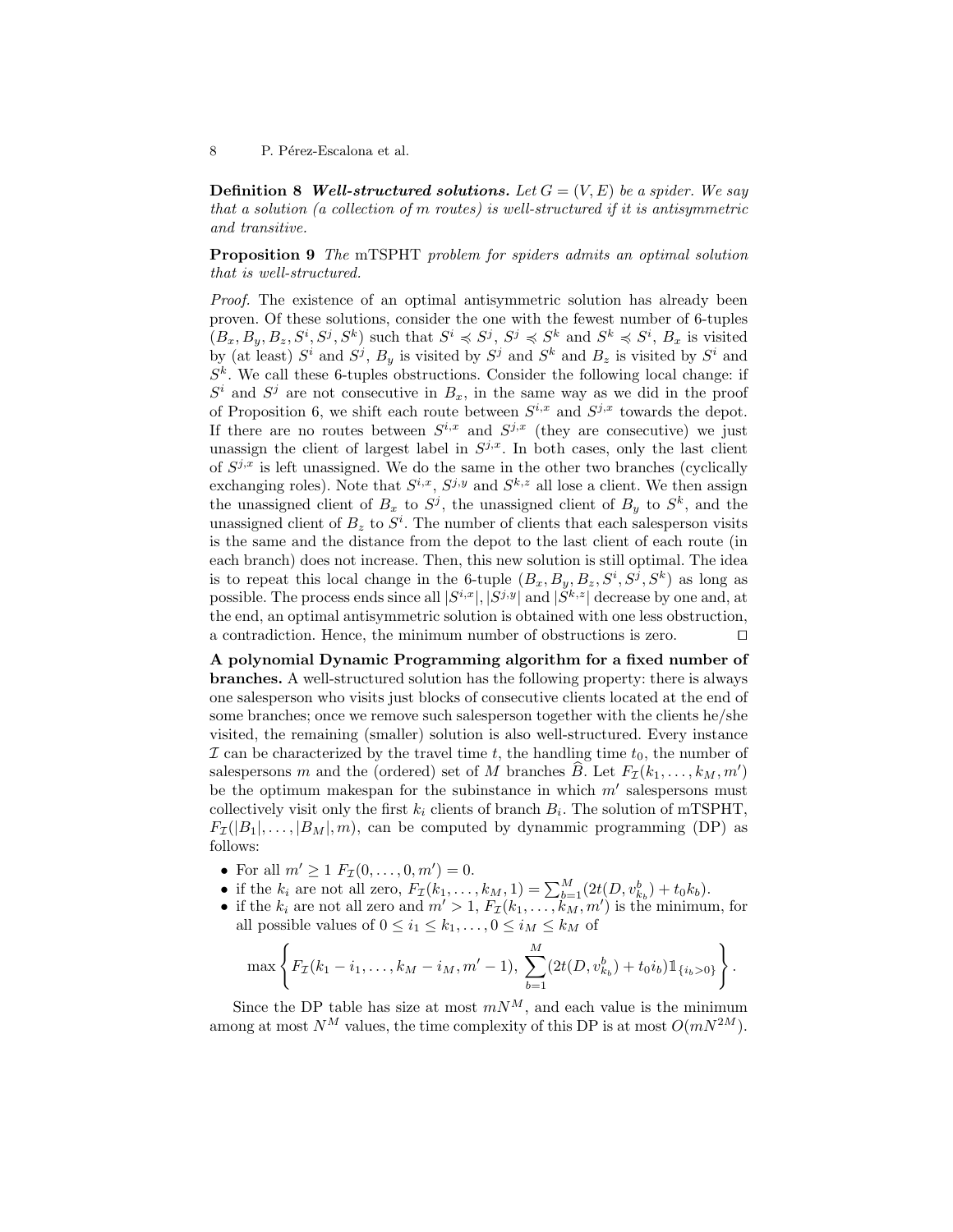## 4 PTAS for a fixed number m of salespersons

We start by defining the *weight* of a branch  $B_b$  of the spider as the time it would take a single salesman to process it alone: weight $(B_b) = 2d(D, v_{|B_b|}^b)$  +  $t_0|B_b|$ . Also, for a set of branches B, define weight $(B) = \sum_{B \in \widehat{B}}$  weight $(B_b)$ . Define  $H_m = \frac{1}{m} \sum_{b=1}^{M}$  weight $(B_b) = \frac{1}{m}(Nt_0 + 2 \sum_{B \in \widehat{B}} d(D, v_{|B_b|}^b))$ . Any feasible solution  $\widehat{S} = \{S^1, \ldots, S^m\}$  has to cover the distance from the depot to the client of largest label in each branch twice, and each client has to be visited. Therefore,  $\sum_{k=1}^{m} T(S^k) \geq m H_m$  and makespan $(\widehat{S}) = \max_{k \in \{1, ..., m\}} T(S^k) \geq$  $H_m$ . In particular,  $H_m$  is a lower bound for the makespan (i.e. for mTSPHT),

Our goal is to solve mTSPHT through binary search, using the DP defined at the end of previous section.

**Theorem 10** There exists a PTAS for problem mTSPHT that finds a  $(1 + \varepsilon)$ approximation and takes time  $N^{O(m/\varepsilon)}$ .

In what remains we prove previous theorem. We divide this proof in three parts: the algorithm, the complexity analysis, and the proof of correctness.

#### 4.1 The Algorithm

Consider an instance  $\mathcal I$  and a tolerance  $\varepsilon > 0$ . Sort the branches according to their weight in decreasing order, define a threshold  $K = \lfloor m/\varepsilon \rfloor$ , and build a new instance  $\mathcal{I}'$  as follows. The first K branches are not modified. The remaining branches are grouped so that the sum of the weights on each group does not exceed  $mH_m/K$ . Each of these groups is identified with a new branch consisting of a single client. The new instance has at most  $3K$  branches, and it is solved using the DP of last section. We transform the output into a solution of the original instance, with a small "price" to pay. Such price explains the  $(1 + \varepsilon)$ term of the approximation algorithm. Formally:

- 1. Initialization
	- Compute the weight of each branch in  $\mathcal I$  and compute  $H_m$ .
	- Sort the branches in decreasing order according to their weights.
	- Define the threshold  $K = \lceil m/\varepsilon \rceil$ .
- 2. The Simple Case
	- If  $M \leq K$ , solve  $F_{\mathcal{I}}(|B_1|, \ldots, |B_M|, m)$  using the DP.
	- If  $M > K$  continue with next step.
- 3. Grouping the Branches
	- From the  $(K + 1)$ -th branch on, i.e., from  $B_{K+1}$ , group the branches in a greedy way so that the weight of each group is at most  $mH_m/K$ .
	- Replace each group of branches C by a branch with a single client  $v_C$ , and set  $t(D, v_C) = (\text{weight}(C) - t_0)/2$ .
	- Denote by  $\mathcal{I}'$  the new instance with branches  $B'_1, \ldots, B'_{M'}$  (the K first ones of  $I$ , together with the new, singleton branches).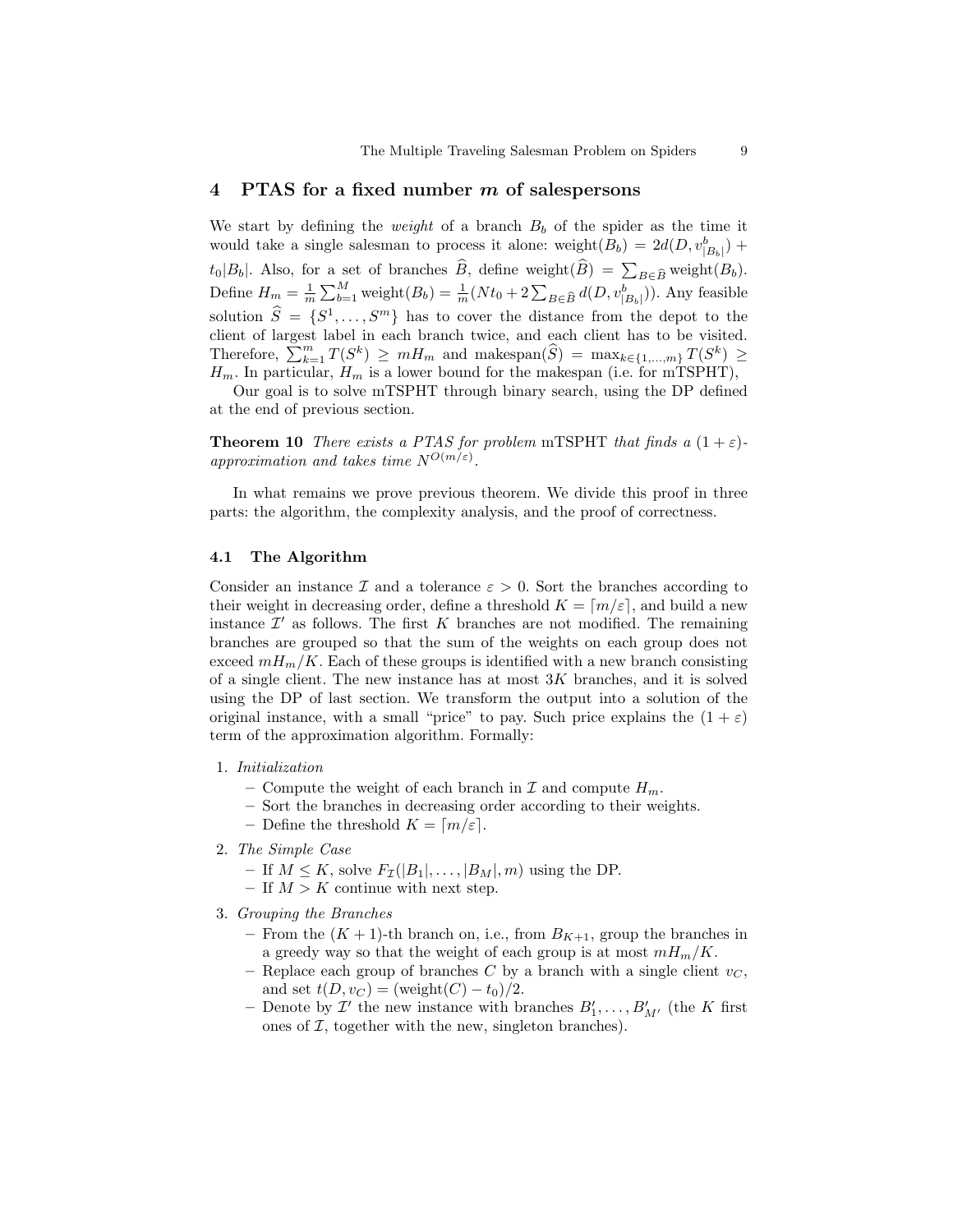- 10 P. Pérez-Escalona et al.
- 4. Solving the Problem for the Modified Instance
	- Solve  $F_{\mathcal{I}}(|B'_1|, \ldots, |B'_{M'}|, m)$  through the DP.
	- $-$  Call  $\widehat{R} = \{R^1, \ldots R^m\}$  the set of routes corresponding to the solution.
- 5. Solving the Problem for the Original Instance For each branch  $B_b'$  of instance  $\mathcal{I}'$  and each salesperson  $k$ :
	- $-$  If  $b \leq K$ , then  $S^{k,b} = R^{k,b}$ .
	- If  $b > K$ , then the branch is a singleton  $v_C$ . If, according to the solution  $\widehat{R}$ , the k-th salesperson serves  $v_C$ , then we assign to  $S^k$  all the clients of all the branches grouped in  $v_C$ .

## 4.2 Complexity

Computing weights and sorting the branches takes time  $O(N) + O(M \log M)$  $O(N \log N)$ . If  $M \leq K$ , then solving the DP takes time  $O(mN^{2K})$ . Since  $m \leq N$ , this can be written as  $O(N^{2K+1})$ .

If  $M > K$ , then we need first to group the branches. There can be at most 2K new groups. Therefore, since  $M \leq N$ , generating the modified instance takes time  $O(N^2)$ . Note that the new number of branches  $M' \leq 3K$ . Hence, solving the new instance's DP takes time  $O(mN^{2(3K)}) = O(mN^{6K}) = O(N^{6K+1}).$ 

Finally, since there are at most  $3K$  branches in the modified instance, obtaining the approximate solution in step 5 takes time  $O(mN^{3K})$ .

Overall, the time complexity of the whole algorithm is dominated by the term  $O(N^{6K+1}) = O(N^{6(m/\varepsilon)+7}) = N^{O(m/\varepsilon)}$ .

### 4.3 Correctness

If the number of branches  $M$  is less or equal than  $K$  we are in The Simple Case and the problem is solved to optimality. We may therefore assume that  $M > K$ , and the algorithm creates a new instance  $\mathcal{I}'$  by *Grouping the Branches*. Since the branches of the original instance are sorted by weight and since the total weight is  $mH_m$ , the K-th branch (and each of the following branches) weights at most  $mH_m/K$ . This implies that at most 2K groups are formed. In fact, if there were  $2K + 1$  groups (or more), the weight of at least two groups  $C_1$  and  $C_2$  should be smaller than  $mH_m/2K$ . This is not possible, because if we created  $C_1$  before  $C_2$ , then the weight of any branch sorted after those in  $C_1$  is smaller than  $mH_m/2K$ , and at least one could be added to  $C_1$  without exceeding the threshold. Therefore, the number  $M'$  of branches of the modified instance is at most  $K + 2K = 3K$ . The travel time from the depot D to any "new" client  $v<sub>C</sub>$ is chosen so that the weight of the new branch associated with  $v<sub>C</sub>$  is equal to the original weight of the branches in C.

After Grouping the branches, we Solve the Problem for the Modified Instance, and we obtain the optimal solution  $R$  of this modified instance. Finally, we Solve the Problem for the Original Instance in order to obtain a solution  $\widehat{S}$  of the original instance.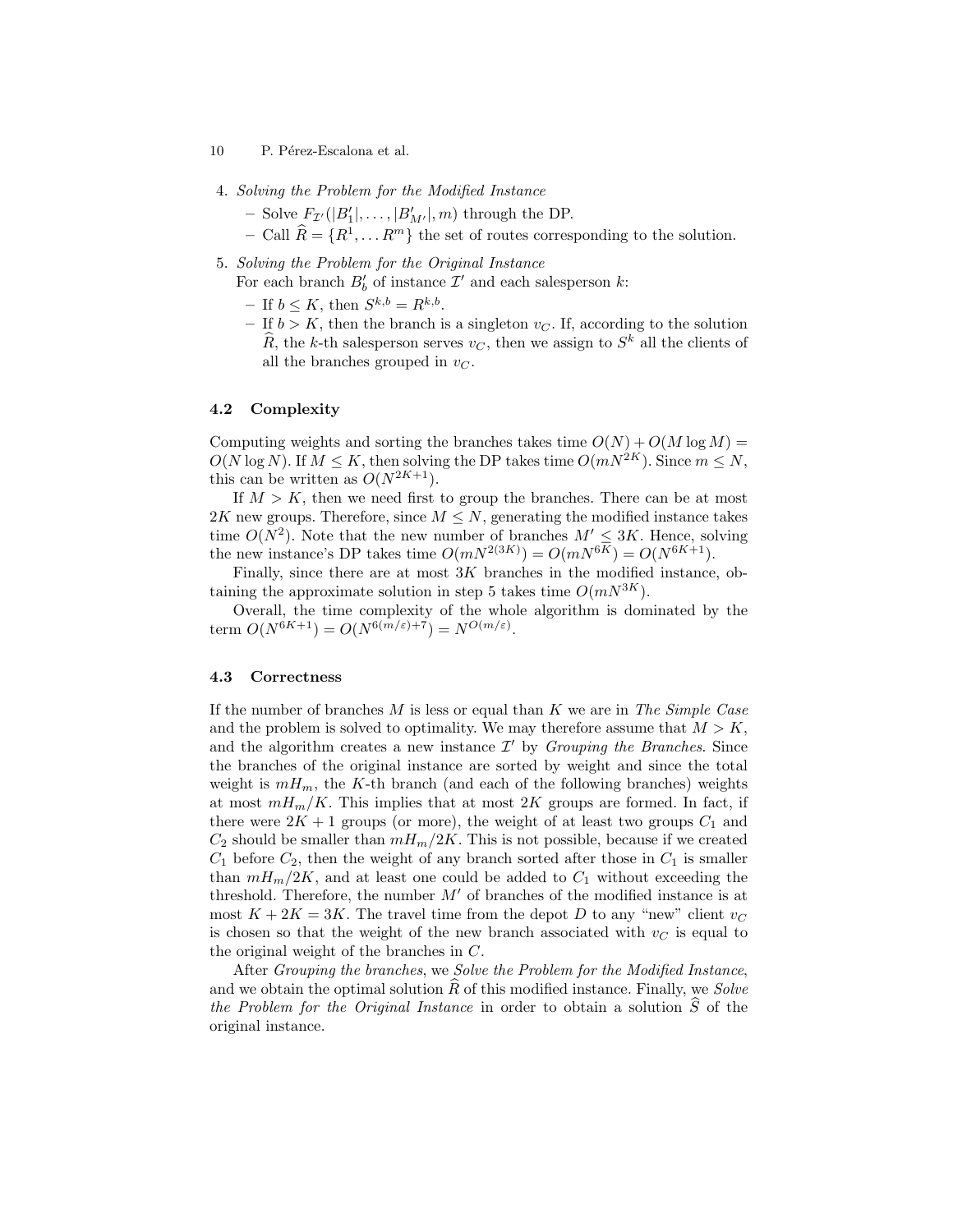*Claim.* If  $\widehat{S}_{\text{OPT}} = (S_{\text{OPT}}^1, \ldots, S_{\text{OPT}}^m)$  is an optimal solution of the original instance, then there exists a solution  $\widehat{R}_{\text{mod}} = (R_{\text{mod}}^1, \ldots, R_{\text{mod}}^m)$  of the modified instance such that, for each saleperson k,  $T(R_{\text{mod}}^k) \le T(S_{\text{OPT}}^k) + mH_m/K$ .

*Proof.* Let  $\widehat{B} = \{B_{K+1}, B_{K+2}, \ldots, B_M\}$  be the branches of the original instance that were grouped into new branches  $\widehat{B}' = \{B'_{K+1}, \ldots, B'_{M'}\}$  of the modified instance. Let  $T(S_{OPT}^{k,b}) = 2t(D, v_{k,b}) + |B_b|t_0$  be the time spent by the k-th salesperson of the optimal at  $B_b$ . Let  $A_k = \sum_{b=K+1}^{M} T(S_{OPT}^{k,b})$ .

Consider any partition  $\mathcal{Q} = \{Q_1, \ldots, Q_m\}$  of the branches of  $\widehat{B}^{\prime}$  into m parts (allowing empty parts). For  $k \in \{1, \ldots, m\}$  we define the utility of k as  $U_{\mathcal{Q}}(k) = \Big(\sum_{B'\in Q_k} \text{weight}(B')\Big) - A_k.$  We can use  $\mathcal Q$  to create a solution  $\widehat{R}_{\rm mod}$  of the modified instance. In this solution, the  $k$ -th salesperson serves the clients of  ${B_1, \ldots, B_K}$  according to  $S_{\text{OPT}}$  and, in addition, he/she also serves all branches of  $Q_k$ . With this, the total time used by the k-th salesperson is  $T(R_{\text{mod}}^k)$  =  $T(S^k_{OPT}) - A_k + \sum_{B' \in Q_k}$  weight $(B') = T(S^k_{OPT}) + U_{\mathcal{Q}}(k)$ . To conclude we prove the existence of a partition  $Q$  such that  $U_Q(k) \leq mH_m/K$  for all k.

Of all the possible partitions  $Q$  consider the one that (1) minimizes the maximum utility  $\eta_{\mathcal{Q}} = \max_{k \in \{1, ..., m\}} U_{\mathcal{Q}}(k)$  and, subject to this, (2) minimizes the number of indexes k with maximum utility (i.e, such that  $U_Q(k) = \eta_Q$ ).

Define  $A := \sum_{B \in \widehat{B}} \text{weight}(B)$ , and note that  $A \leq \sum_{k=1}^{m} A_k$ , since in the sum on the right, each edge of the branches of  $\hat{B}$  can be counted more than twice, while, in A, each edge is counted only 2 times. On the other hand, A can also be computed as  $A = \sum_{k=1}^{m} \sum_{B' \in Q_k}$  weight $(B')$ .

It follows that  $\sum_{k=1}^m U_{\mathcal{Q}}(k) = \sum_{k=1}^m (\sum_{B' \in Q_k} \text{weight}(B')) - A_k \leq 0$ . Therefore, there is an index j such that  $U_{\mathcal{Q}}(j) \leq 0$ . Let us then consider an index i such that  $\eta_{\mathcal{Q}} = U_{\mathcal{Q}}(i)$  and suppose, by contradiction, that  $U_{\mathcal{Q}}(i) > mH_m/K$ .

We could create a new partition  $\mathcal{Q}'$ , starting from  $\mathcal{Q}$ , reassigning the branch  $B' \in Q_i$  of greater weight to the set  $Q_i$ . With this, the utility of i decreases by weight $(B') > 0$ , and the utility of j increases by weight $(B')$ . Recalling that weight $(B') < mH_m/K$  (in this way the branches of the modified instance were built), we conclude that either the maximum utility  $\eta_{\mathcal{Q}'}$  of the new partition is less than  $\eta_{\mathcal{Q}}$ , or the maximum utility remains, but in  $\mathcal{Q}'$ , the number of indexes of maximum utility decreases (since i does not have maximum utility anymore). In any case we come to a contradiction with the choice of  $\mathcal{Q}$ .

Since  $\widehat{R}$  is the optimal solution of the modified instance it follows that makespan $(\widehat{R}) \leq$  makespan $(\widehat{R}_{\text{mod}})$ . Therefore, using previous claim, we have that  $m$ akespan $(\widehat{R}) \leq m$ akespan $(\widehat{S}_{\text{OPT}}) + mH_m/K$ .

But, as explained in the beginning of this section,  $H_m$  is a lower bound for the makespan of every feasible solution. Hence,

$$
\text{makespan}(\widehat{R}) \leq \text{makespan}(\widehat{S}_{\text{OPT}})\left(1 + \frac{m}{K}\right).
$$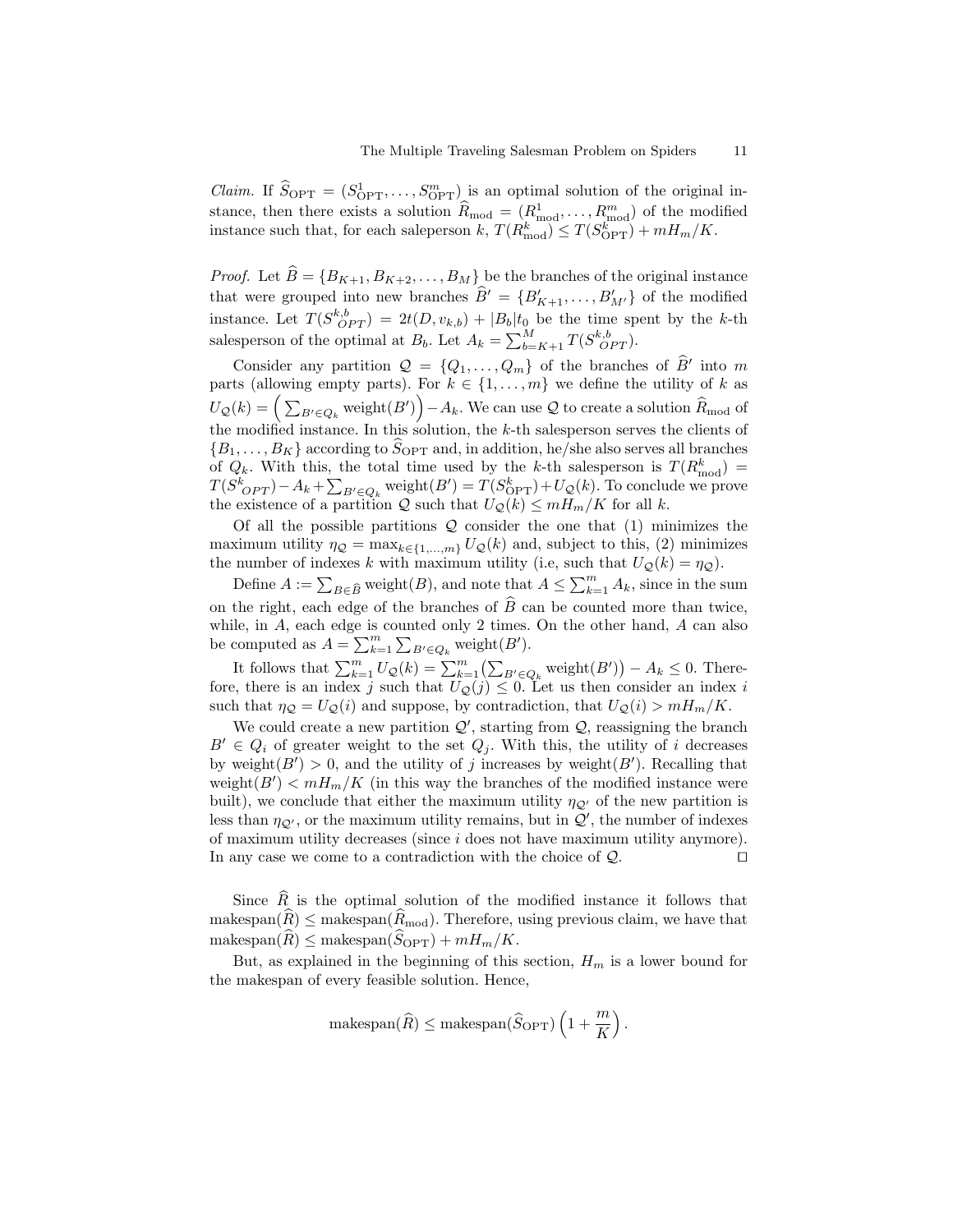Note that, by construction, the makespan of the solution  $\hat{S}$  given by the algorithm is exactly the makespan of  $R$ . Therefore,

$$
\text{makespan}(\widehat{S}) = \text{makespan}(\widehat{R}) \leq \text{makespan}(\widehat{S}_{\text{OPT}}) \left( 1 + \frac{m}{K} \right).
$$

By recalling that  $K = \lceil \frac{m}{\varepsilon} \rceil$ , we conclude that  $\widehat{S}$  is indeed a  $(1+\varepsilon)$ -appoximation.

# References

- 1. Xiaoguang Bao and Zhaohui Liu. Approximation algorithms for single vehicle scheduling problems with release and service times on a tree or cycle. Theor. Comput. Sci., 434:1–10, 2012.
- 2. Amariah Becker and Alice Paul. A framework for vehicle routing approximation schemes in trees. In Workshop on Algorithms and Data Structures, pages 112–125. Springer, 2019.
- 3. Tolga Bektas. The multiple traveling salesman problem: an overview of formulations and solution procedures. Omega, 34(3):209–219, 2006.
- 4. Nicos Christofides. Worst-case analysis of a new heuristic for the travelling salesman problem. Technical report, Carnegie-Mellon Univ Pittsburgh Pa Management Sciences Research Group, 1976.
- 5. Greg N Frederickson, Matthew S Hecht, and Chul E Kim. Approximation algorithms for some routing problems. SIAM Journal on Computing, 7(2):178–193, 1978.
- 6. Michael R. Garey and David S. Johnson. Computers and Intractability; A Guide to the Theory of NP-Completeness. W. H. Freeman & Co., New York, NY, USA, 1990.
- 7. Daya Gaur, Arvind Gupta, and Ramesh Krishnamurti. A 5/3-approximation algorithm for scheduling vehicles on a path with release and handling times. Inf. Process. Lett., 86:87–91, 04 2003.
- 8. Martin Grötschel, Michael Jünger, and Gerhard Reinelt. Optimal control of plotting and drilling machines: a case study. Zeitschrift für Operations Research, 35(1):61–84, 1991.
- 9. Yoshiyuki Karuno and Hiroshi Nagamochi. A 2-approximation algorithm for the multi-vehicle scheduling problem on a path with release and handling times. In Friedhelm Meyer auf der Heide, editor, Algorithms — ESA 2001, pages 218–229, Berlin, Heidelberg, 2001. Springer Berlin Heidelberg.
- 10. Yoshiyuki Karuno and Hiroshi Nagamochi. An approximability result of the multivehicle scheduling problem on a path with release and handling times. Theoretical Computer Science, 312:267–280, 01 2004.
- 11. Gilbert Laporte. The vehicle routing problem: An overview of exact and approximate algorithms. European journal of operational research, 59(3):345–358, 1992.
- 12. Eugene L Lawler. The traveling salesman problem: a guided tour of combinatorial optimization. Wiley-Interscience Series in Discrete Mathematics, 1985.
- 13. H Donald Ratliff and Arnon S Rosenthal. Order-picking in a rectangular warehouse: a solvable case of the traveling salesman problem. Operations Research, 31(3):507–521, 1983.
- 14. Liang Xu, Zhou Xu, and Dongsheng Xu. Exact and approximation algorithms for the minmax k-traveling salesmen problem on a tree. European Journal of Operational Research, 227(2):284–292, 2013.